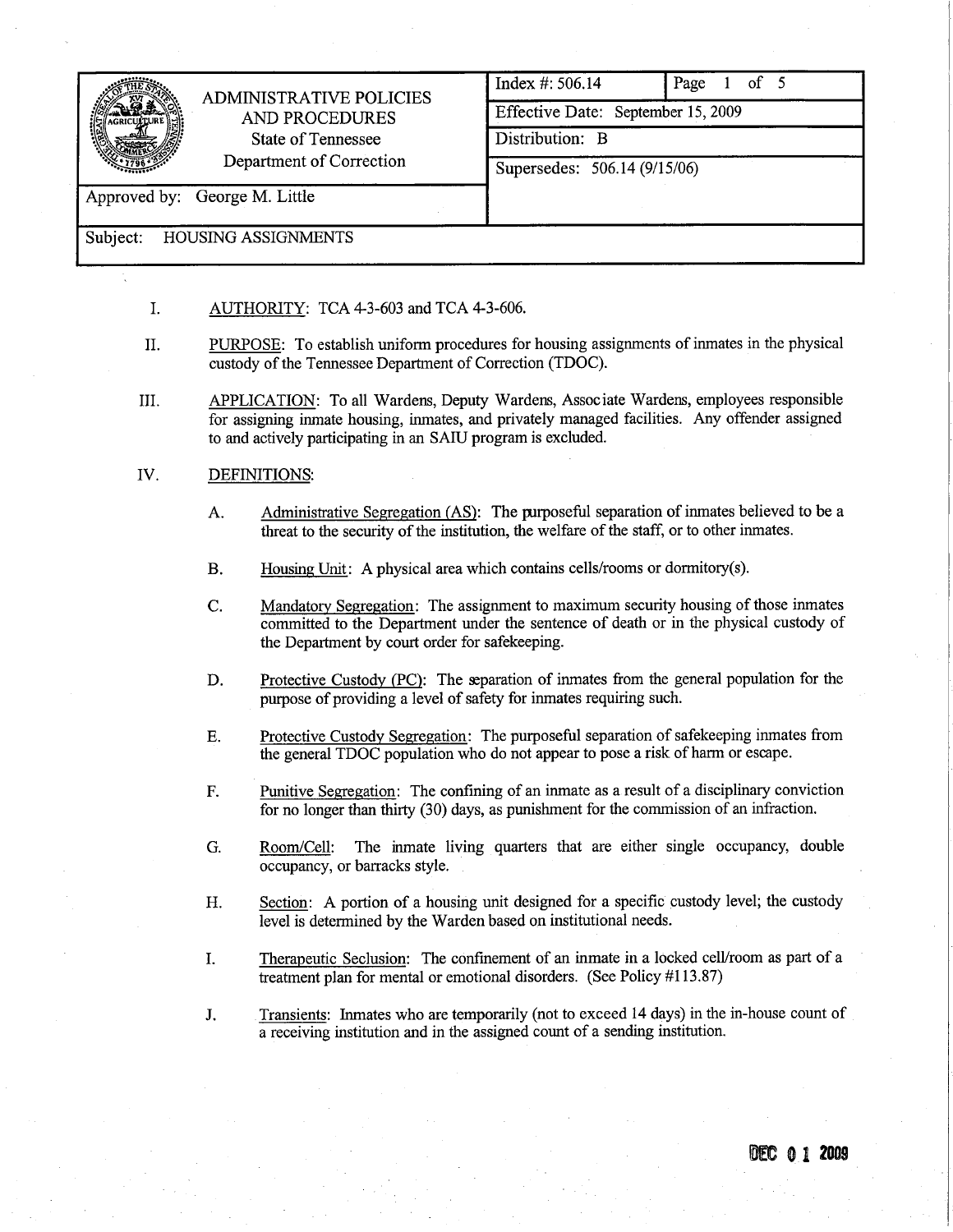I Index # 506.14 I Page # 506.14 I Page # 506.14 I Page # 506.14 I Page # 506.14

Subject: HOUSING ASSIGNMENTS

V. POLICY: Housing assignments for inmates shall reflect a balance between custody and control requirements, inate needs, and TDOC resources consistent with the least restrictive level of custody.

## VI. PROCEDURS:

- A. Method of Assignment
	- 1. Inmate housing assignments shall be controlled and coordinated under the supervision of the unit management team/Deputy Warden/designee. Staff of the institutional count room will enter assignments on TOMIS screen LIMC immediately after the inmate's housing assignment has been determined.
	- 2. Panels of the classification committee may determine if there is a need for a particular housing assignment or change in the assignment of an inmate and shall notify the Deputy Warden/unit management team by e-mail with reasons for the paricular recommendation.
	- 3. Certain factors will be taken into consideration prior to assigning inmates to a housing unit. These factors include, but are not limited to, the following:
		- a. Compatibility among inmate population
		- b. History of institutional adjustment
		- c. Institutional conduct
		- d. Conviction offense
		- e. Program needs
		- f. Handicapping conditions including identified mental ilness or retardation
		- g. Custody level
		- h. Escape history
		- 1. Chronic or disabling medical conditions
		- j. STG affiliation<br>
		k. Geriatric status
		- Geriatric status
		- 1. PREA status
	- 4. Assignments shall not be made on the basis of race, color, national origin, religion, or political views unless they are justified by legitimate and documented security concerns (i.e., opposing or rival security threat group affiliation). In those instances, a specific written justification shall be prepared and fied in the inmate institutional record and in a separate fie maintained by the Deputy Warden/unit management team.
	- 5. Housing units shall be designated by name, number, letter, or location. Each institution shall maintain an inmate housing display locator which includes unt designation, names and numbers of inmates assigned, and cell/bed location of inmates. For statistical purposes only, it shall be permissible to denote inmates by race on this locator.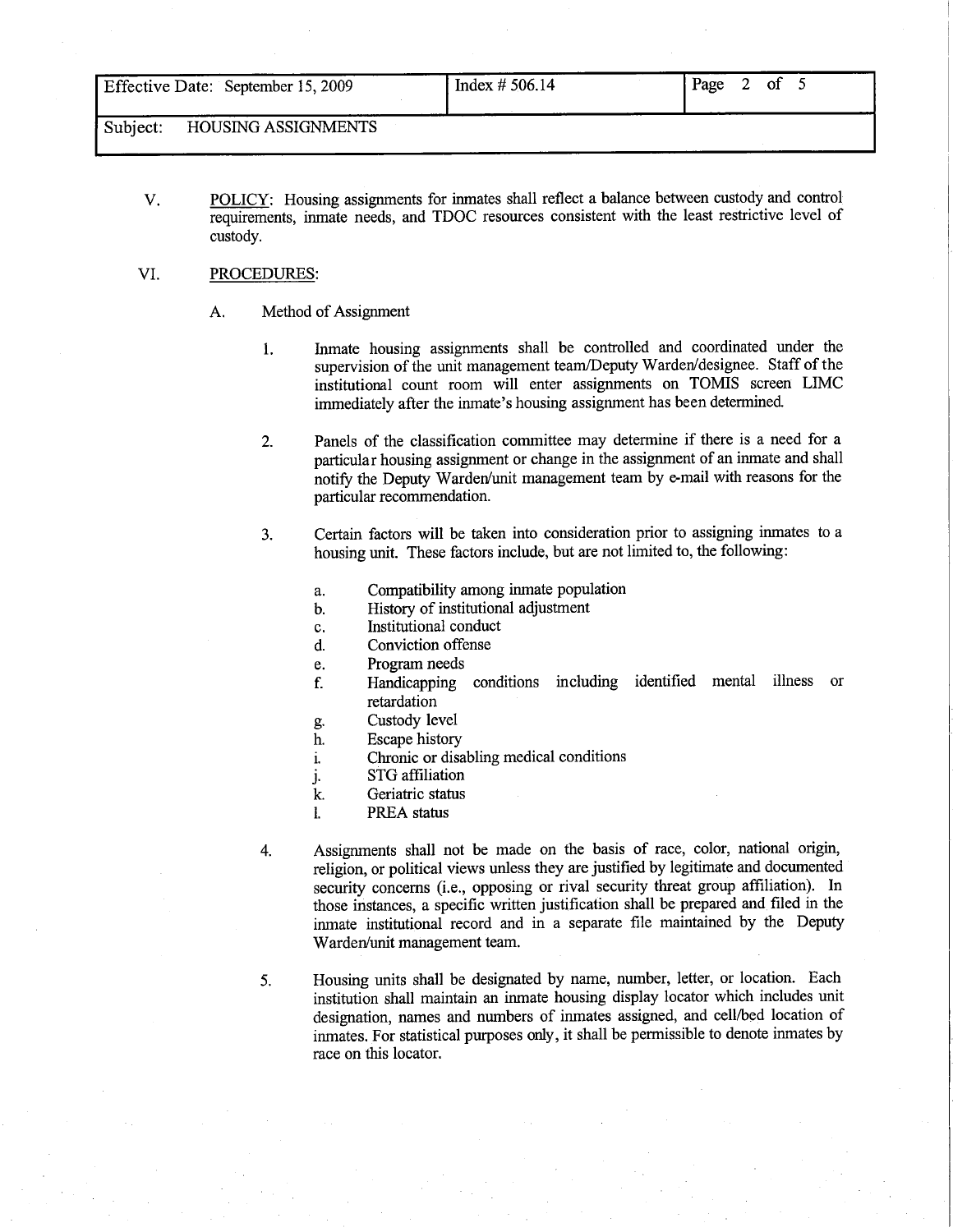Subject: HOUSING ASSIGNMENTS

## B. Special Housing

1. Inmates with special medical needs are housed according to the level of care needed. (See Policy #113.32) Physically disabled inmates in the general population should be assigned to an institution and housing unt that can accommodate the disabling condition and facilitate mobility to activity areas as resources permit. Inmates with special medical needs shall not have their cell or location changed without the unt manager/shift commander consulting with Health Services. When emergency action is required, this consultation shall occur as soon as possible but no later than the next workig day. The Director of Classification will maintain a list of institutions that cannot accommodate ronambulatory inmates. This list will be included in the Classification Users Guide, Section K entitled Programs and Placement.

<u>I index # 506.14 I Page # 506.14 I Page # 506.14 I Page # 506.14 I Page # 506.14 I Page # 506.14 I Page # 506.14 I Page # 506.14 I Page # 506.14 I Page # 506.14 I Page # 506.14 I Page # 506.14 I Page # 506.14 I Page # 506</u>

- 2. Inmates who are under a sentence of death shall be single -celled and housed in a maximum security unit separate from the general population.
- 3. Inmates placed in AS shall be single -celled and confined withn a maximum security unit separate from the general population. Facilities without maximum security units may retain inmates on AS status in their facility only as long as it takes to affect a transfer to an appropriate facilty.
- 4. Inates assessed as being mentally il or mentally challenged shall not be permanently assigned to a housing unit until there has been a consultation between the unit manager/shift commander and the appropriate mental health staff or their designee. When emergency action is required, this consultation shall occur as soon as possible but no later than the next work day to review the appropriateness of the action. When inmates require mental health seclusion as part of a treatment plan for mental or emotional disorders, requirements of Policy #113.87 shall be met.
- 5. Protective custody/securty threat group (STG) housing shall be secure from access by the remainder of the inmate population. This requirement extends to program and activity areas used by protective custody/STG inmates. Inmates may be selectively double -celled.
- 6. Punitive segregation housing shall be designated at the Warden's discretion. Inmates may be separated from the general population in a section of a secure unit or restricted to room/cell for the period of confinement.

a. Inmates in AS who subsequently receive a disciplinary disposition for punitive segregation must remain in the AS unit. Such inmates must continue to be single -celled.

b. General population inmates under punitive segregation may be selectively double -celled.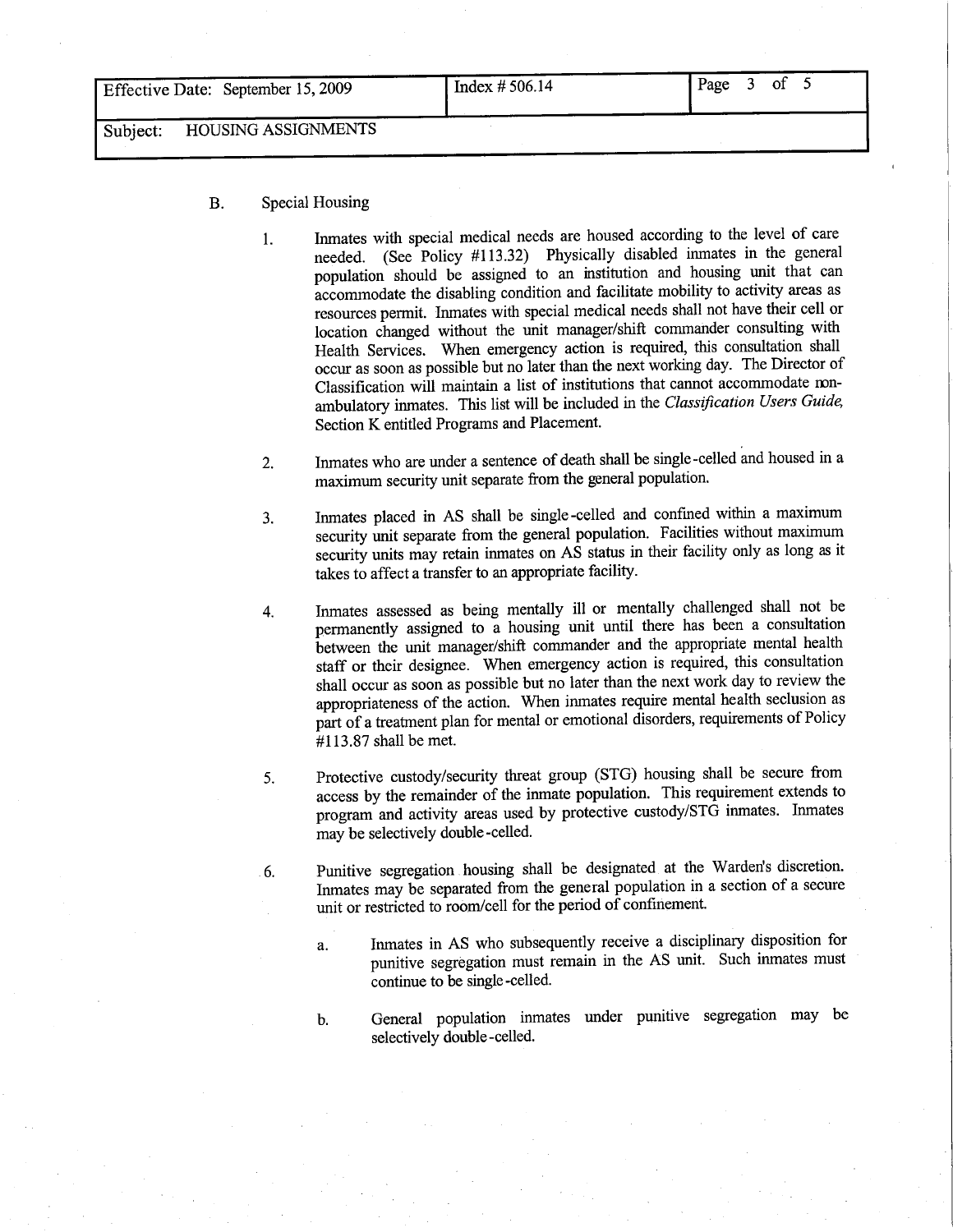Subject: HOUSING ASSIGNMENTS

7. Transients may be segregated from the general population at a receiving institution. If the inmate is not placed in general population but is placed in segregation for reasons other than punitive or administrative segregation and/or protective custody, the period of time shall not exceed 14 days. (See Policy #506.16)

I Index # 506.14 I Page # 506.14 I Page # 506.14 I Page # 506.14 I Page # 506.14 I Page # 506.14 I Page # 506.

- 8. New admission inmates and those returning from parole or escape shall be single-celled until a determination can be made that they can be reasonably safe when double -celled. The Warden of a privately managed facility is responsible for ensuring that inmates returning from escape are appropriately secured and supervised.
- 9. Inmates ordered by courts to be housed by TDOC for safekeeping purposes due to safety and/or security problems shall be assigned to Riverbend Maximum Security Institution (RMSI)/Tennessee Prison for Women (TPFW). They shall be single -celled and assigned to a section of housing in a maximum security unit that is secure from access by the remainder of the institution's population.
- 10. Inmates ordered by the cours to be housed by TDOC for safekeeping puroses due to health and/or mental health issues shall be assigned to Charles Bass Correctional Complex (CBCX), Deberry Special Needs Facility (DSNF), or TPFW under protective custody segregation. These inmates may be selectively double-celled with other safekeeping .inmates after the Warden/designee has determined that two inmates are compatible and pose no known risk to one another. Such inmates remain under mandatory segregation status. The securty for movement within the compound shall be at the discretion of the Warden.
- 11. The Warden's designee shall enter segregation placement and release dates, along with other required information, on TOMIS screen LffD.
- C. Custody Levels
	- 1. Inmates in the general population should normally be of the same custody level when double-celled; however, inmates classified medium custody and lower may be housed in the same cell when housing capacity is limited. Inmates classified to the close custody level should not be double -celled with other custody levels, unless the inmate's custody level is being reduced from close custody to a lower custody level pending transfer.
	- 2. Assigning inmates of different custody levels to the same housing unit(s) shall be restricted to the following:
		- a. Minium custody through close custody in protective custody unts and security threat group program units, provided post orders direct intensive supervision when close custody inmates are involved in activities with inmates in lower custody levels.